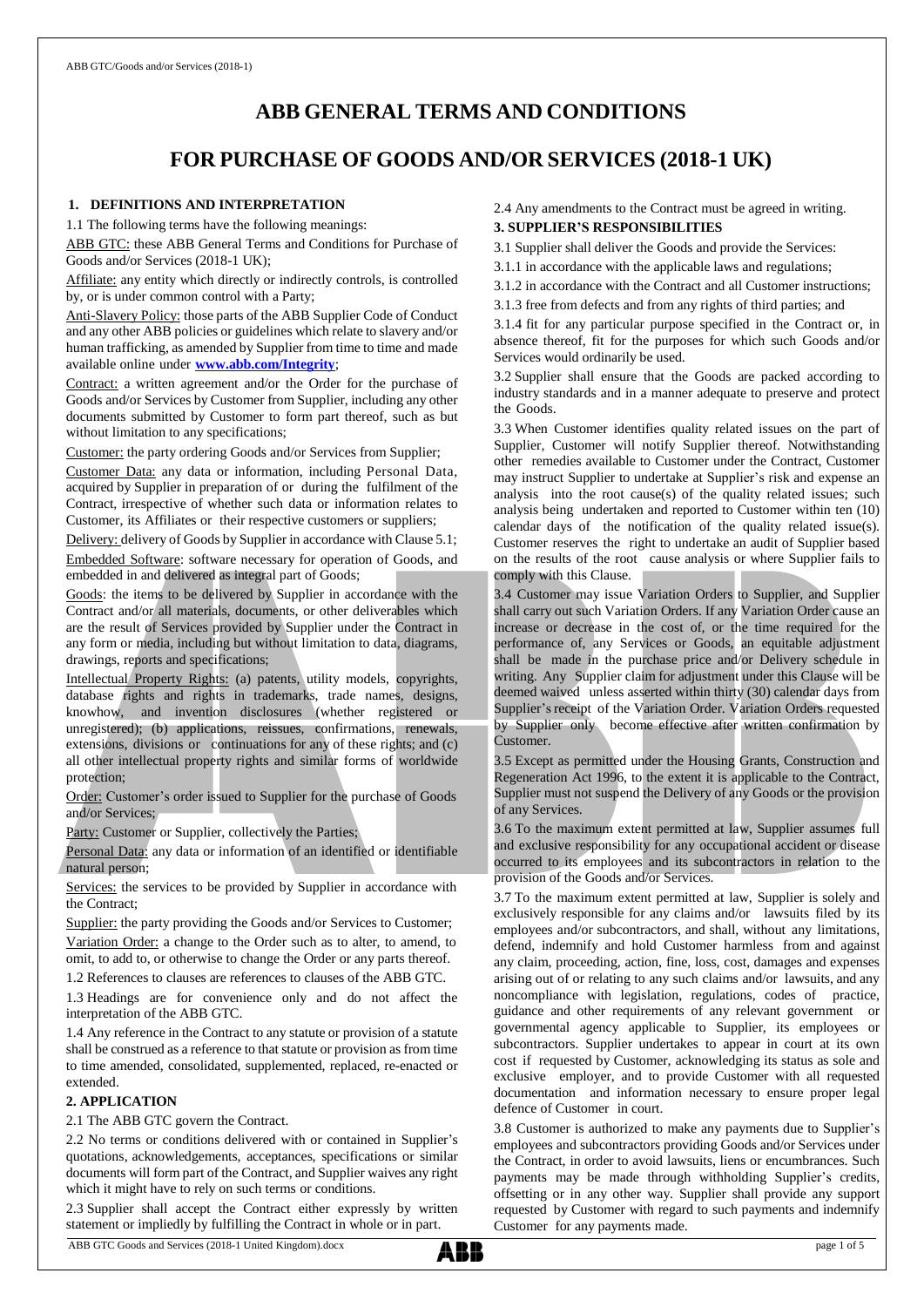## **4. PAYMENT, INVOICING**

4.1 In consideration of the Goods delivered and/or the Services provided by Supplier in accordance with the Contract, Customer shall pay to Supplier the purchase price stated in the Contract provided the invoice fulfils the requirements defined by Customer.

4.2 Supplier shall submit invoices in an auditable form, complying with applicable laws, generally accepted accounting principles and the specific Customer requirements, containing the following minimum information: Supplier name, address and reference person including contact details; invoice date; invoice number; Order number and Supplier number; address of Customer; quantity; specification of Goods and/or Services; price (total amount invoiced); currency; tax or VAT amount; tax or VAT number; Authorized Economic Operator and/or Approved Exporter Authorization number and/or other customs identification number, if applicable; payment terms as agreed.

4.3 Invoices must be sent to the billing address specified in the **Contract.** 

4.4 Customer shall pay the invoice in accordance with the payment terms agreed in the Contract.

4.5 Customer will reimburse expenses only at cost and to the extent agreed in writing.

4.6 Services charged on the basis of hourly rates require written confirmation of Supplier's time sheets by Customer. Supplier shall submit such time sheets to Customer for confirmation as may be instructed by Customer but latest together with any related invoice. Confirmation of time sheets cannot be construed as acknowledgement of any claims. Customer is not obliged to pay invoices based on time sheets which are not confirmed by Customer in writing.

4.7 Customer reserves the right to set off or withhold payment for Goods and/or Services not provided in accordance with the Contract.

## **5. DELIVERY, PERFORMANCE OF SERVICES**

5.1 Unless agreed otherwise in the Contract, the Goods shall be delivered in accordance with INCOTERMS 2010 FCA, to the place defined in the Contract or, if no such place has been defined, to Customer's place of business.

5.2 Supplier shall work safely at all times. If in Supplier's opinion it is not safe to commence or continue working, Supplier shall immediately notify Customer's project manager. Supplier shall comply with all applicable health, safety and environmental legislation and any associated guidance booklets and hereby acknowledges receipt of and confirms it shall comply with the ABB Construction Site Quality, Heath, Safety & Environmental Requirements and PPE Policy Technical Documentation.

5.3 The Servicesshall be provided at the place specified in the Contract or, if no such place has been specified, atCustomer's place of business. 5.4 Supplier shall provide no later than at the time of acceptance of the Contract the following minimum information: number of packages and contents, the customs tariff numbers of the country of consignment, and the countries of origin for all Goods. For controlled Goods, the relevant national export control numbers must be indicated and, if the Goods and/or Services are subject to U.S. export regulations, the U.S. Export Control Classification Numbers (ECCN) or classification numbers of the International Traffic in Arms Regulations (ITAR) must be specified. Proofs of preferential origin as well as conformity declarations and marks of the country of consignment or destination are to be submitted without being requested; certificates of origin upon request. Supplier shall state the Order number on all invoices (in particular but not limited to commercial, pro forma or customs invoices).

5.5 The Goods shall be delivered, and Services shall be provided during Customer's business hours unless otherwise requested by Customer.

5.6 Upon Delivery, Supplier (or its appointed carrier) shall provide Customer a delivery note and any other required export and import documents not mentioned in Clause 5.4. If Customer has approved partial delivery, such delivery note shall also include the outstanding balance.

5.7 Ownership of the Goods passes to Customer at Delivery. To the extent that the Goods contain Embedded Software, ownership of such Embedded Software will not pass to Customer, but Supplier shall grant,  $or - as applicable - shall prove the third party owner grants,$ Customer and all users a worldwide, irrevocable, perpetual, transferable, non-exclusive, royalty-free right to use the Embedded Software as integral part of such Goods and/or for servicing either of them.

### **6. ACCEPTANCE**

6.1 Delivery of Goods or provision of Services may not be deemed to be acceptance of such Goods or Services by Customer. Customer shall have reasonable time to inspect or test the Goods and/or Services and to report any defects to Supplier. If a defect in the Goods and/or Services was not reasonably detectable during the inspection, Customer shall have reasonable time to provide notice of such defect after it has become apparent and/or to reject the Goods and/or Services.

6.2 The Parties may agree on a certain acceptance procedure, in which case acceptance will be subject to Customer's written acceptance statement. Supplier shall inform Customer in writing within a reasonable time period in advance when the Goods and/or Services are ready for acceptance.

6.3 Customer may enforce any remedy available to it under the terms of the Contract for any rejected Goods or Services.

### **7. DELAY**

If the Delivery of Goods or the provision of Services does not comply with the agreed date(s), Customer may:

7.1 terminate the Contract in whole or in part;

7.2 refuse any subsequent delivery of the Goods or provision of the Services;

7.3 recover from Supplier any expenses reasonably incurred by Customer in obtaining the Goods and/or Services in substitution from another supplier;

7.4 claimdamages for any cost, loss, expenses and liquidated damages incurred by Customer which are attributable to Supplier's delay; and

7.5 claim liquidated damages as agreed in the Contract.

#### **8. WARRANTY AND REMEDIES**

8.1 Supplier warrants that the Goods and/or Services comply with the Contract, including but without limitation to Supplier's responsibilities as defined in Clause 3.1.

8.2 Supplier warrants that the Goods are new and unused at the date of Delivery and remain free from defects during the warranty period.

8.3 The warranty period is twenty four (24) months from Delivery.

8.4 In case of breach of any warranty which is not remedied within forty eight (48) hours from Customer's notification, or in case of any other breach of the Contract, Customer is entitled to enforce any one or more of the following remedies at its discretion and at Supplier's expense:

8.4.1 to give Supplier another opportunity to carry out any additional work necessary to ensure that the Contract is fulfilled, and/or to obtain prompt repair or replacement of the defective Goods and/or Services;

8.4.2 to carry out (or to instruct a third party to carry out) any additional work necessary to make the Goods and/or Services comply with the Contract;

8.4.3 to refuse any further Goods and/or Services;

8.4.4 to claim such damages as may have been sustained by Customer as a result of Supplier's breach of the Contract;

8.4.5 to terminate the Contract; in such event Customer has no obligation to compensate Supplier, and, at Customer's option, Supplier shall pay back to Customer any remuneration received from Customer for the Goods and/or Services and take back the Goods at Supplier's own cost and risk.

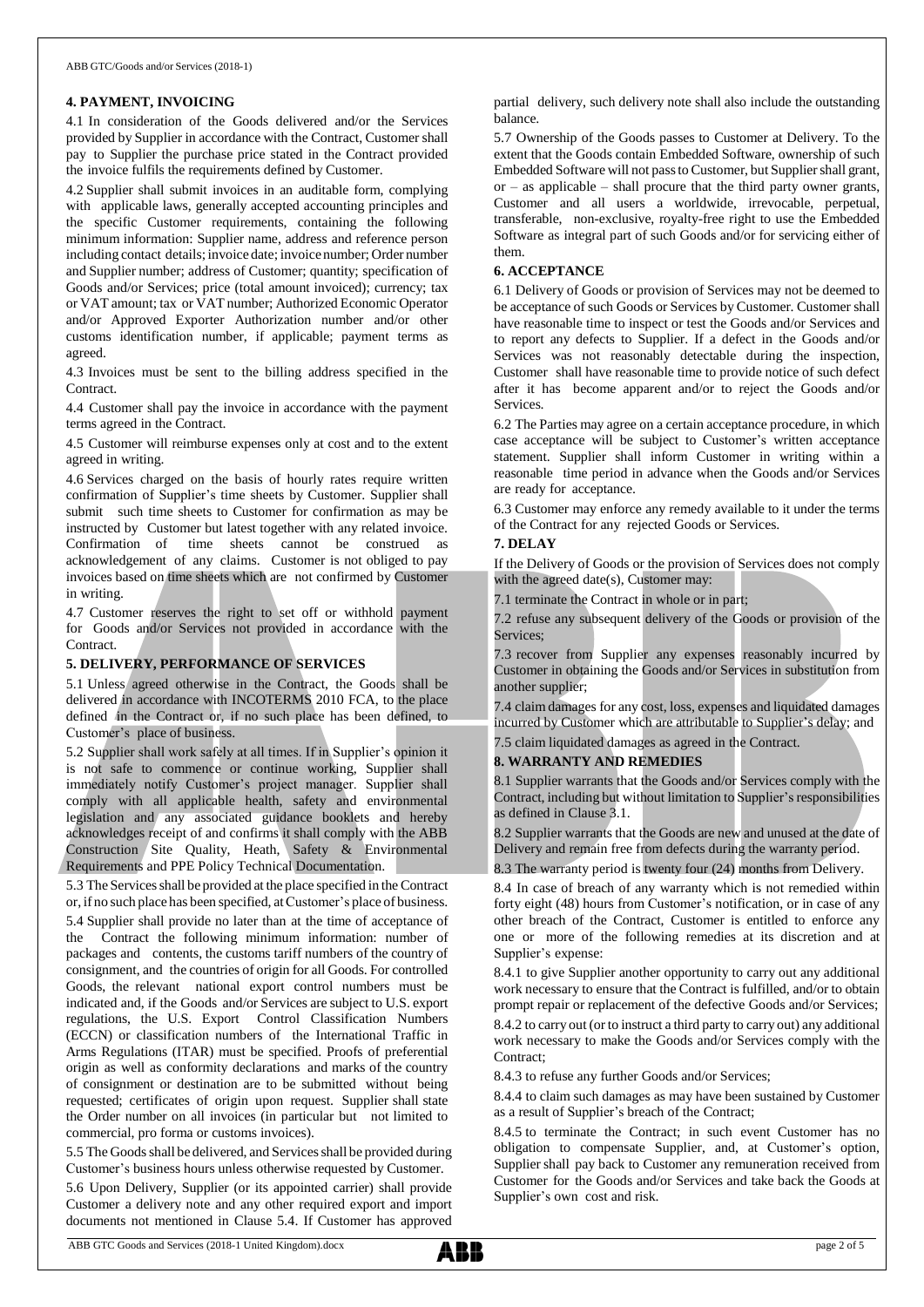8.5 In case of a breach of any warranty, the entire warranty period shall be restarted for the defective Goods/Services from the date the remediation is completed to Customer's satisfaction.

8.6 The rights and remedies available to Customer under the Contract are cumulative and are not exclusive of any rights or remedies available at law or in equity.

### **9. INTELLECTUAL PROPERTY RIGHTS**

9.1 Subject to Clause 9.2, Supplier hereby grants Customer, or undertakes to procure that Customer is granted, a worldwide, irrevocable, transferable, non-exclusive, royalty-free license to use the Intellectual Property Rights in the Goods, including Embedded Software, if any.

9.2 Supplier herewith assigns to Customer full ownership rights in any Intellectual Property Rights in Goods resulting from the Services. Supplier further agrees, upon Customer's request and at its cost, to take all further steps necessary to perfect Customer's ownership to the Intellectual Property Rights.

9.3 Intellectual Property Rights in any Goods created by or licensed to Supplier prior or outside a Contract (Pre-Existing IPR) will remain vested in Supplier (or the third party owner). To the extent that Pre-Existing IPR are embedded in any Goods resulting from the Services, Supplier grants, or undertakes to procure that the third party owner grants, Customer and its Affiliates a worldwide, irrevocable, transferable, non-exclusive, royalty-free license to use the Pre-Existing IPR as part of such Goods, including the right to improve, develop, market, distribute, sublicense or otherwise use such Pre-Existing IPR

9.4 Supplier must specify in writing and prior to Delivery all open source software contained in or used by Embedded Software, if any, and request Customer's written approval. Supplier agrees to replace at its own cost any open source software components rejected by Customer with software of at least the same quality and functionality.

9.5 If any claim is made against Customer that the Goods and/or Services infringe a third party's Intellectual Property Rights, Supplier shall at its cost, but at Customer's discretion (i) procure for Customer and Customer's clients, as the case may be, the right to continue using the Goods and/or Services; (ii) modify the Goods and/or Services so they cease to be infringing; or (iii) replace the Goods and/or Services by non-infringing equivalents. Otherwise, Customer is entitled to terminate the Contract and to reclaim all sums which it has paid to Supplier thereunder.

#### **10. COMPLIANCE, INTEGRITY**

10.1 Supplier shall provide the Goods and/or Services in compliance with all relevant laws, regulations, and codes of practice. 10.2 Supplier and its subcontractors must comply with the ABB List of Prohibited and Restricted Substances and report to Customer the substances contained in the Goods. Supplier must also comply with the reporting and other requirements regarding Conflict Minerals made available under **[www.abb.com](http://www.abb.com/) – Supplying – Material Compliance** – **ABB** Policy and Supplier Requirements or otherwise and shall provide Customer with documents, certificates and statements as requested. Any statement made by Supplier to Customer after the date of the Contract (whether directly or indirectly) with regard to materials used for or in connection with the Goods and/or Services will be deemed to be a representation under the Contract.

10.3 Supplier represents and warrants that it is and will remain fully compliant with all applicable trade and customs laws, regulations, instructions, and policies, including, but not limited to, satisfying all necessary clearance requirements, proofs of origin, export and import licenses and exemptions from, and making all proper filings with appropriate governmental bodies and/or disclosures relating to the provision of services, the release or transfer of goods, hardware, software and technology.

ABB GTC Goods and Services (2018-1 United Kingdom).docx page 3 of 5 10.4 No material or equipment included in or used for the Goods and/or Services must originate from any company or country listed in any relevant embargo issued by the authority in the country where the Goods and/or Services will be used or an authority otherwise having

influence over the equipment and material forming part of the Goods and/or Services. If any of the Goods and/or Services are or will be subject to export restrictions, it is Supplier's responsibility to promptly inform Customer in writing of the particulars of such restrictions.

10.5 Both Parties warrant that each will not, directly or indirectly, and that each has no knowledge that other persons will, directly or indirectly, make any payment, gift or other commitment to its customers, to government officials or to agents, directors and employees of each Party, or any other party in a manner contrary to applicable laws (including but not limited to the U. S. Foreign Corrupt Practices Act, the UK Bribery Act 2010 and, where applicable, legislation enacted by member states and signatories implementing the OECD Convention Combating Bribery of Foreign Officials), and shall comply with all relevant laws, regulations, ordinances and rules regarding bribery and corruption. Nothing in the Contract will render either Party or any of its Affiliates liable to reimburse the other for any such consideration given or promised.

10.6 Supplier herewith acknowledges and confirms that Supplier has received a copy of ABB's Code of Conduct and ABB's Supplier Code of Conduct or has been provided information on how to access both ABB Codes of Conduct online under **[www.abb.com/Integrity](http://www.abb.com/Integrity.)**. Supplier agrees to perform its contractual obligations in accordance with both ABB Codes of Conduct.

10.7 ABB has established reporting channels where Supplier and its employees may report suspected violations of applicable laws, policies or standards of conduct: Web portal: **[www.abb.com/Integrity](http://www.abb.com/Integrity) – Reporting Channels**; contact details specified on this Web portal.

10.8 Any violation of an obligation contained in this Clause 10 is a material breach of the Contract and entitles the other Party to terminate the Contract with immediate effect and without prejudice to any further rights or remedies available thereunder or at law. Notwithstanding anything to the contrary in the Contract, Supplier shall, without any limitations, indemnify and hold harmless Customer for all liabilities, damages, cost or expenses incurred as a result of any such violation and/or termination of the Contract, or arising from export restrictions concealed by Supplier.

10.9 Customer reserves the right for its representatives to carry out quality audits and expediting activities at Supplier's or its subsuppliers premises, at all reasonable times, during working hours, in respect of any part of the Contract requirements.

### **11. CONFIDENTIALITY, DATA SECURITY, DATA PROTECTION**

11.1 Supplier shall keep in strict confidence all Customer Data and any other information concerning Customer's or its Affiliates' business, their products and/or their technologies which Supplier obtains in connection with the Goods and/or Services to be provided (whether before or after acceptance of the Contract). Supplier shall restrict disclosure of such confidential material to such of its employees, agents or subcontractors or other third parties as need to know the same for the purpose of the provision of the Goods and/or Services to Customer. Supplier shall ensure that such employees, agents, subcontractors or other third parties are subject to and comply with the same obligations of confidentiality as applicable to Supplier and will be liable for any unauthorized disclosures.

11.2 Supplier shall apply appropriate safeguards, adequate to the type of Customer Data to be protected, against the unauthorised access or disclosure of Customer Data and protect such Customer Data in accordance with the generally accepted standards of protection in the related industry, or in the same manner and to the same degree that it protects its own confidential and proprietary information – whichever standard is higher. Supplier may disclose confidential information to Permitted Additional Recipients (which means Supplier's authorised representatives, including auditors, counsels, consultants and advisors) provided always that (i) such information is disclosed on a strict need-to-know basis, and (ii) such Permitted Additional Recipients sign with Supplier a confidentiality agreement with terms substantially similar hereto or, where applicable, are required to comply with codes of professional conduct ensuring

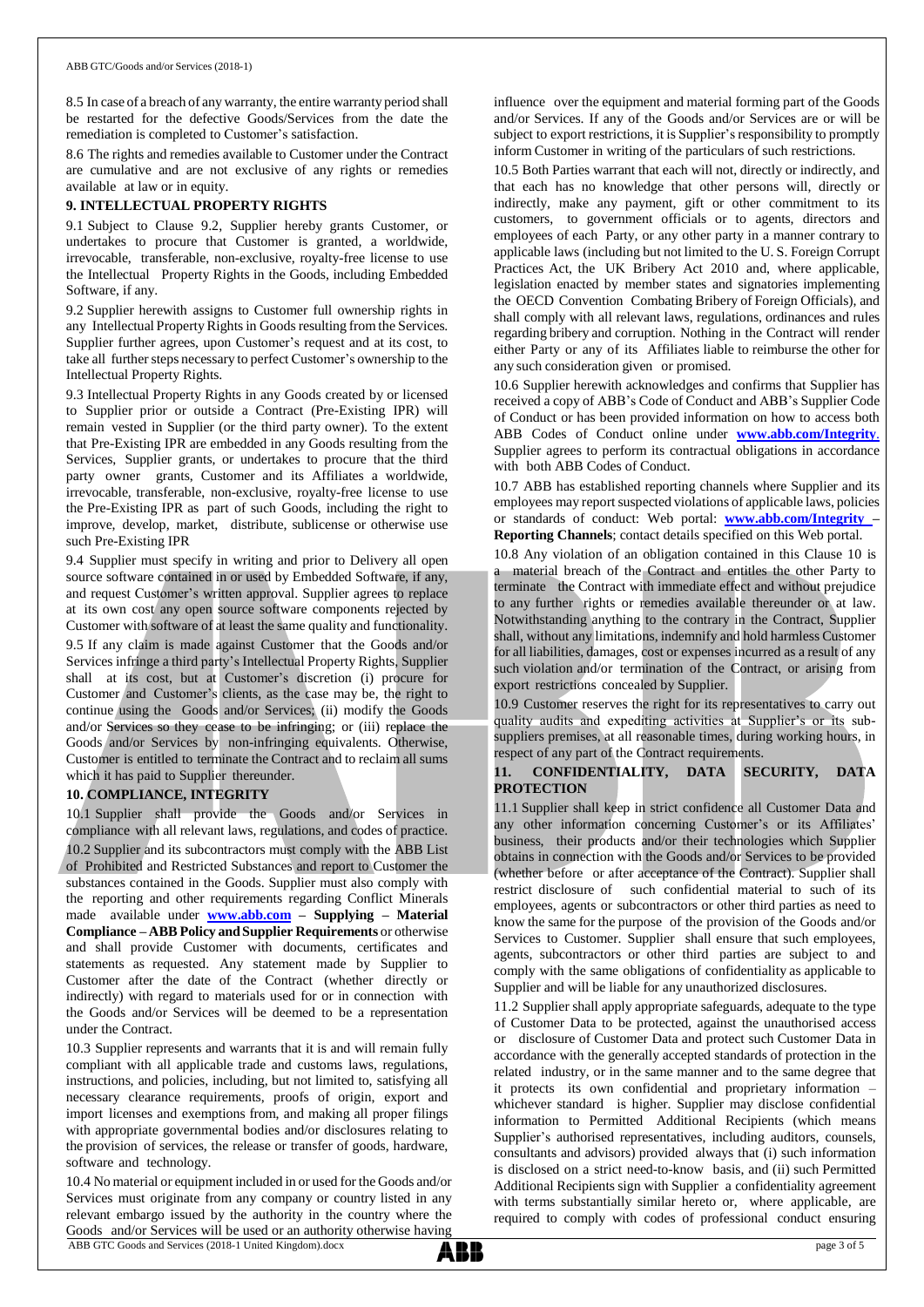confidentiality of such information. Supplier shall comply with, and ensure that the Permitted Additional Recipients comply with, any security procedure, policy or standard provided to Supplier by Customer or any of its Affiliates from time to time, and in particular with the Minimum Cyber Security Requirements for Suppliers as made available under **[www.abb.com/Supplying/Cybersecurity](http://www.abb.com/Supplying/Cybersecurity)**, or as otherwise set out in the Contract.

11.3 Supplier must not (i) use Customer Data for any other purposes than for providing the Goods and/or Services, or (ii) reproduce the Customer Data in whole or in part in any form except as may be required by the Contract, or (iii) disclose Customer Data to any third party, except to Permitted Additional Recipients or with the prior written consent of Customer.

11.4 Supplier shall install and update at its own cost adequate virus protection software and operating system security patches for all computers and software utilized in connection with providing the Goods and/or Services.

11.5 Supplier shall inform Customer without delay about suspicion of breaches of data security or other serious incidents or irregularities regarding any Customer Data.

11.6 Supplier agrees that Customer may provide any information received from Supplier to Affiliates of Customer and to third parties. 11.7 Protection of Personal Data

11.7.1 If Customer discloses Personal Data to Supplier, Supplier shall comply with all applicable data protection laws and regulations.

11.7.2 Supplier shall apply appropriate physical, technical and organizational measures to ensure a level of security of Personal Data appropriate to the respective risk and the ability to ensure the ongoing confidentiality, integrity, availability and resilience of processing systems and services.

11.7.3 Supplier agrees that it will not withhold or delay its consent to any changes to this Clause 11 which in Customer's or its Affiliates' reasonable opinion are required to be made in order to comply with applicable data protection laws and regulations and/or with guidelines and advice from any competent supervisory authority, and agrees to implement any such changes at no additional cost to Customer.

11.7.4 Supplier acknowledges that the processing of Personal Data in accordance with the Contract may require the conclusion of additional data processing or data protection agreements with Customer or its Affiliates. To the extent such additional agreements are not initially concluded as part of the Contract, Supplier, its relevant Affiliates or subcontractors shall upon Customer's request promptly enter into any such agreement(s), as designated by Customer and as required by mandatory law or a competent data protection or other competent authority.

## **12. LIABILITY AND INDEMNITY**

12.1 Without prejudice to applicable mandatory law, Supplier shall, without any limitations, indemnify and hold harmless Customer for all liabilities, damages, cost, losses or expenses incurred by Customer as a result of Supplier's breach of the Contract. Supplier shall, without any limitations, indemnify and hold harmless Customer for any claim made by a third party against Customer in connection with the Goods and/or Services, including but without limitation to claims that such Goods and/or Services infringe a third party's Intellectual Property Rights. Upon Customer's request Supplier shall defend Customer against any third party claims.

Supplier is responsible for the control and management of all of its employees, suppliers and/or subcontractors, and it is responsible for their acts or omissions as if they were the acts or omissions of Supplier.

12.3 Supplier shall maintain in force insurance with reputable and financially sound insurers, which however will not relieve Supplier from any liability towards Customer, and shall upon request provide evidence of the following:

12.3.1 Employers liability insurance, fully compliant with any legislation applicable to the performance of this Contract; and

12.3.2 public and products liability insurance with a minimum liability of not less than five million GBP (£5,000,000) for any one event. The insured amount cannot be considered as limitation of liability.

12.4 Customer reserves the right to set off any claims under a Contractionagainst any amounts owed to Supplier.

### **13. TERMINATION**

13.1 Customer may terminate the Contract for convenience in whole or in part by giving Supplier thirty (30) calendar days written notice. In such event Customer shall pay to Supplier the value of the delivered but unpaid Goods and/or Services and proven direct cost reasonably incurred by Supplier for the undelivered Goods and/or Services, how- ever in no event more than the price for the Goods and/or Services agreed under the Contract. No further compensation will be due to Supplier.

13.2 In the event of Supplier's breach of the Contract, Customer is entitled to terminate the Contract in accordance with Clause 8.4.

13.3 Customer may terminate the Contract with immediate effect by notice in writing in the event that (i) an interim order is applied for or made, or a voluntary arrangement approved, or a petition for a bankruptcy order is presented or a bankruptcy order is made against Supplier; or (ii) any circumstances arise which entitle the court or a creditor to appoint a receiver or administrator or to make a winding-up order; or (iii) other similar action is taken against or by Supplier by reason of its insolvency or in consequence of debt; or (iv) there is a change of control of Supplier.

13.4 Upon termination Supplier shall immediately and at Supplier's expense return to Customer all Customer property (including any Customer Data, documentation, and transfer of Intellectual Property Rights) then under Supplier's control and provide Customer with the complete documentation about the delivered Goods and/or Services.

## **14. FORCE MAJEURE**

14.1 Neither Party will be liable for any delay or failure to perform its obligations under a Contract if the delay or failure results from an event of Force Majeure. **Force Majeure** means an event that was not foreseeable by the affected Party at the time of execution of the Contract, is unavoidable and outside the reasonable control of the affected Party, provided that it cannot overcome such event despite all reasonable efforts, and that it provides notice to the other Party within five (5) calendar days from occurrence of the Force Majeure event.

14.2 If a Force Majeure event exceeds thirty (30) calendar days, either Party may terminate the Contract forthwith by written notice without liability. Each Party shall use reasonable efforts to minimise the effects of the Force Majeure event.

## **15. ASSIGNMENT AND SUBCONTRACTING**

15.1 Supplier may neither assign, nor transfer, encumber nor subcontract the Contract, nor any parts thereof (including any monetary receivables from Customer) without prior written approval of Customer.

15.2 Customer may assign, transfer, encumber, subcontract or deal in any other manner with the Contract or parts thereof to its Affiliates.

## **16. NOTICES**

Any notice must be given duly signed by registered mail, courier, fax or by e-mail to the address of the relevant Party as stated in the Contract or to such other address as such Party may have notified in writing. E-mail and fax require written confirmation of the receiving Party. Supplier's reply, correspondence, information or documentation related to the Contract must be provided in the language used in the Contract.

## **17. WAIVERS**

Failure to enforce or exercise any term of the Contract does not constitute a waiver of such term and does not affect the right later to enforce such or any other term therein contained.